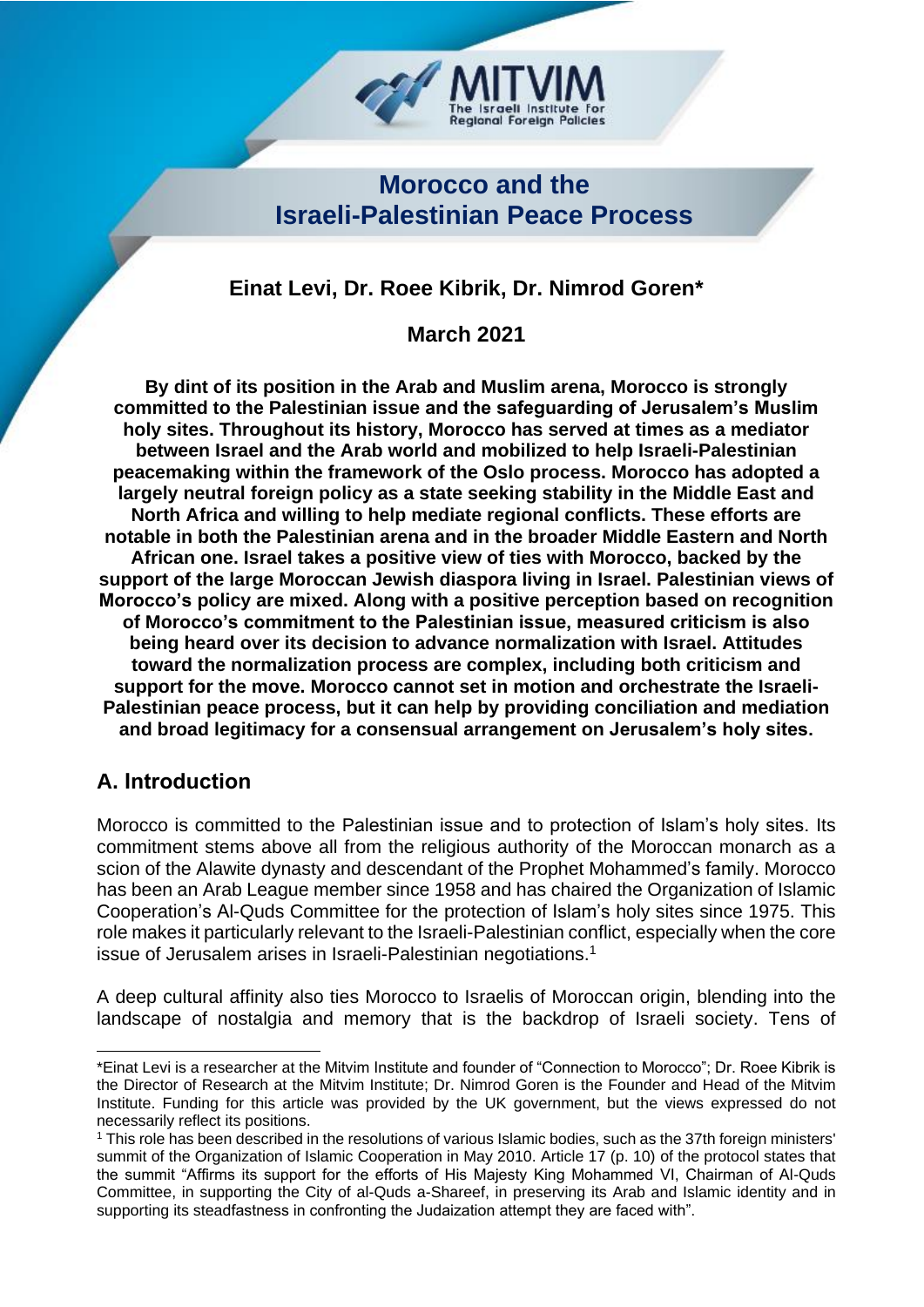thousands of Israelis visit Morocco annually, many of them on heritage tours in search of their roots, and often more than once. The Moroccan language, culture and heritage invoke inspiration and yearning in many Israeli homes. This begs the question of whether Morocco could contribute to advancing the Israeli-Palestinian peace process, and how.

This article will examine several aspects of Morocco's potential role. The first is historic, based on the experience of Moroccan involvement during the reigns of King Hassan II and King Mohammed VI. The second, comparative, is based on Morocco's experience in mediating regional conflicts in the Arab world and Africa. And finally, the political-public aspect, based on the attitudes of Israeli, Palestinian and Moroccan decision makers and the general public to Moroccan involvement.

## **B. Morocco's Historic Involvement in the Conflict Under Hassan II and Mohammed VI**

Throughout its history, Morocco has had occasion to help the peace process between Israel and its neighbors due to its relative neutrality, its position as a meeting point between East and West, and the confidence it generates among the sides to the conflict. King Hassan II attributed great importance to Morocco's involvement, which consisted mainly of facilitating communications between rival parties and providing an ideal venue for initial negotiating stages by virtue of Moroccan hospitality and the positive sense of trust generated by such meetings. For example, during Israeli-Egyptian negotiations in the 1970s, Morocco facilitated and hosted the historic meeting between then-Israeli Foreign Minister Moshe Dayan and Deputy Egyptian Prime Minister Mohammed Hassan al-Tohami. Morocco was also involved in Israeli-Palestinian peacemaking efforts, entering the picture at the height of Oslo process and taking on a more significant role following the visit to Rabat by Yitzhak Rabin and Shimon Peres on their back from the signing of the Oslo Accord in Washington. In October 1994, Morocco hosted the Casablanca Conference that declared an end to the Arab boycott of Israel.<sup>2</sup>

On the other hand, Morocco has barely played any role in proposing concrete peace plans or initiatives. In this regard, the September 1982 Fez summit was a rare occurrence, with Morocco and Saudi Arabia presenting the so-called "Fez Plan" for a diplomatic arrangement in the Middle East, which Israel eventually rejected.<sup>3</sup> This Moroccan pattern of "enabling mediation", providing an optimal framework for meetings and dialogues, leaves it to the sides to formulate understandings between themselves and has been replicated at other times.

Since the second intifada that broke out in October 2000, Morocco has significantly reduced its involvement in the Israeli-Palestinian conflict and to this day it continues to display avoidance and extra caution on the issue.<sup>4</sup> King Mohammed VI, who has acceded to the throne a year before, sought to focus initially on domestic issues and cement his rule. One of the biggest challenges he faced was the growing influence of the Islamists in the

<sup>&</sup>lt;sup>2</sup> Shmuel Segev, "The Moroccan Connection", 2008 (in Hebrew); "Rabin and Peres Visit Morocco amid Hope [for Diplomatic Ties,](https://www.jta.org/1993/09/15/archive/rabin-and-peres-visit-morocco-amid-hope-for-diplomatic-ties)" *JTA*, 14 September 1993.

 $3$  The eight-part plan called for Israeli withdrawal from all occupied territories, evacuation of settlements, guaranteeing religious freedom, recognition of the Palestinian right to self-determination, and more. For the full content of the plan, see the Knesset [web site.](https://www.knesset.gov.il/process/docs/fez.htm)

<sup>4</sup> Einat Levi, ["Israel and Morocco: Cooperation rooted in heritage,](https://mitvim.org.il/wp-content/uploads/Einat_Levi_-_Israel_and_Morocco_-_Cooperation_Rooted_in_Heritage_-_September_2018.pdf)" *Mitvim Institute*, September 2018.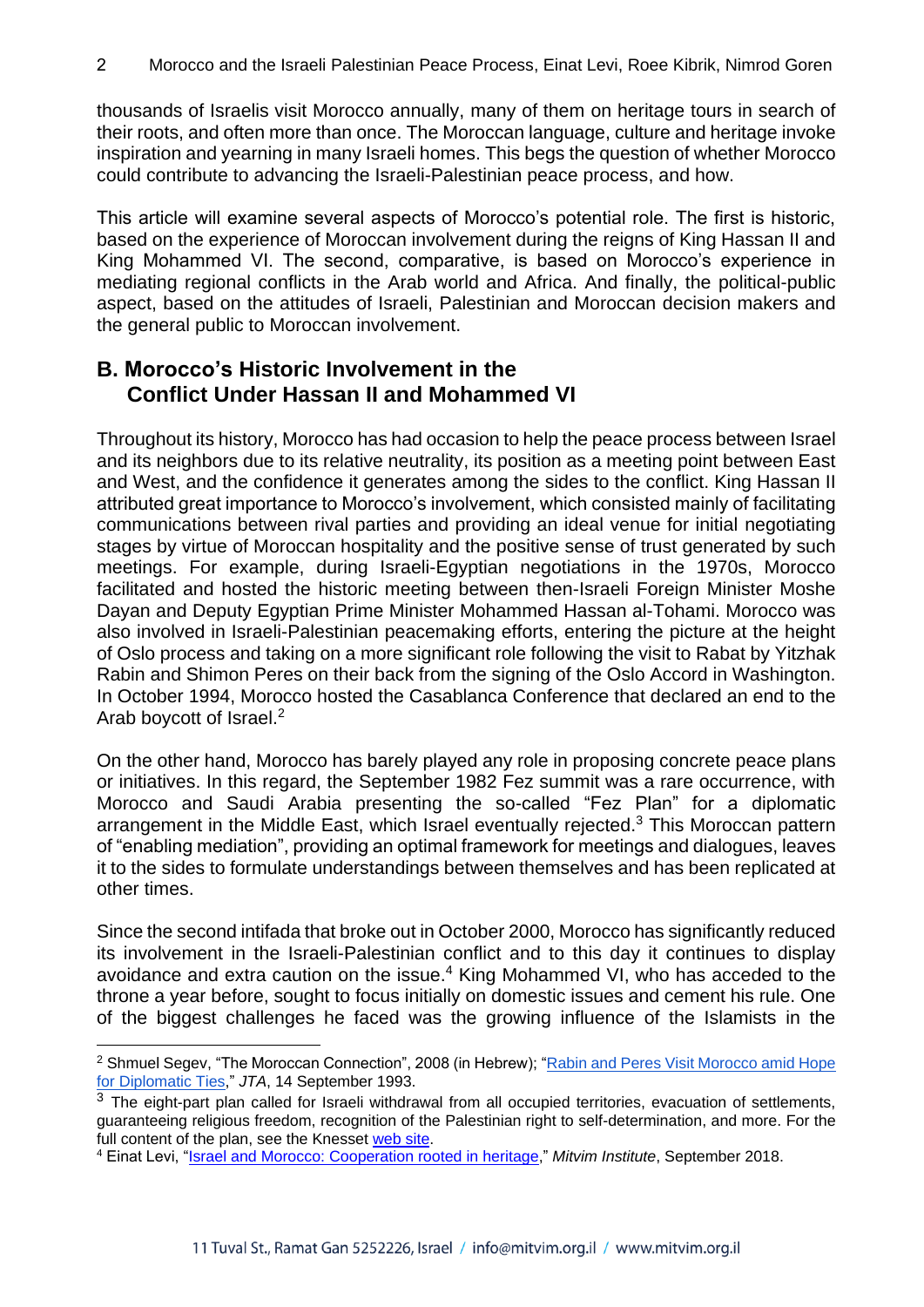Kingdom, as reflected in the 2011 and 2016 election gains of the Justice and Development party. The freeze in the Israeli-Palestinian peace process in recent years added to the issue's decline in Moroccan public discourse. The instability in the Middle East since the Arab Spring and realization that the intra-Arab system could not provide a suitable response to Moroccan interests, such as guaranteeing its sovereignty over the Western Sahara, led to a further decline in Moroccan activism within the Arab arena in recent years and a strengthening of its ties with African and other states. This trend distanced it further from matters related to the Israeli-Palestinian conflict.<sup>5</sup>

Speeches delivered by Kind Mohammed VI highlight this trend. Between April 2012 and January 2018, Israel was mentioned in 12 of his 111 official speeches (some 11 percent). Israel was mentioned on average four times in 11 of the speeches, mostly in a negative or neutral context and without any positive mention. The speech Mohammed VI delivered on November 29, 2017 stood out, mentioning Israel 22 times. This special attention derived from Trump's recognition of Jerusalem as the capital of Israel and against the backdrop of the historic events of November 29 and the International Day of Solidarity with the Palestinian People. The monarch expressed concern over the violation of the status quo in Jerusalem and the condition of the Palestinians. He implored Israel to halt construction in the settlements and cease violating international treaties, and even called for international intervention. In the same breath, he invited Israel to return to the negotiating table, expressing support for past peace initiatives such as the Arab Peace Initiative, based on the two-state solution.

In August 2017, following increasingly violent clashes between Israelis and Palestinians in Jerusalem, Mohammed VI sent a sharp letter to the UN Secretary General critical of Israel's actions in Jerusalem, in general, and at the al-Aqsa Mosque, in particular. The Israeli actions were described as an unacceptable attempt to violate the status quo and determine new facts on the ground. The King urged the international community to take determined steps in order to force Israel to end its provocations, which could, he warned, stir up extremism, tensions and violence throughout the region.<sup>6</sup>

In December 2020, following the renewal of official ties between Israel and Morocco, Prime Minister Benjamin Netanyahu spoke with King Mohammed VI and invited him to visit Israel.<sup>7</sup> Morocco has yet to issue a formal response to the invitation, but various media have reported that the King conditioned a visit on resumption of negotiations with the Palestinians and on permission to meet with the Palestinian Authority (PA) president in Ramallah.<sup>8</sup> Such a visit would be the first by a Moroccan monarch to Israel.

<sup>5</sup> The focus on African and Western states stems from a perception that they can better address Morocco's key political and economic needs and its Sahara-related interests. For more on this, see Ayelet Levy, ["Morocco: The return to the African Union and its continuing distancing from the Arab League,](https://dayan.org/content/morocco-return-african-union-and-its-continuing-distancing-arab-league-hebrew)" (Hebrew) *Moshe Dayan Center*, 2017; Aziz El Yaakoubi, ["Disunity, Says Won't Host Summit,](https://www.reuters.com/article/us-morocco-arabs-summit/morocco-citing-arab-disunity-says-wont-host-summit-idUSKCN0VS2PE)" *Reuters*, 19 February 2016 .

<sup>6</sup> ["OIC Commends Moroccan King's Efforts as Chairman of Al Quds Committee,](http://northafricapost.com/19118-oic-commends-moroccan-kings-efforts-chairman-al-quds-committee.html)" *The North Africa Post*, 2 August 2017.

<sup>7</sup> Judy Maltz, ["Netanyahu Speaks With Morocco's King Mohammed, Invites Him to Israel,](https://www.haaretz.com/israel-news/netanyahu-speaks-with-morocco-s-king-mohammed-invites-him-to-israel-1.9400650)" *Haaretz*, 25 December 2020.

<sup>8</sup> Tobias Siegal, ["Netanyahu working to arrange visit by King of Morocco before elections,](https://www.jpost.com/middle-east/netanyahu-working-to-arrange-visit-by-king-of-morocco-before-elections-656731)" *The Jerusalem Post*, 26 January, 2021.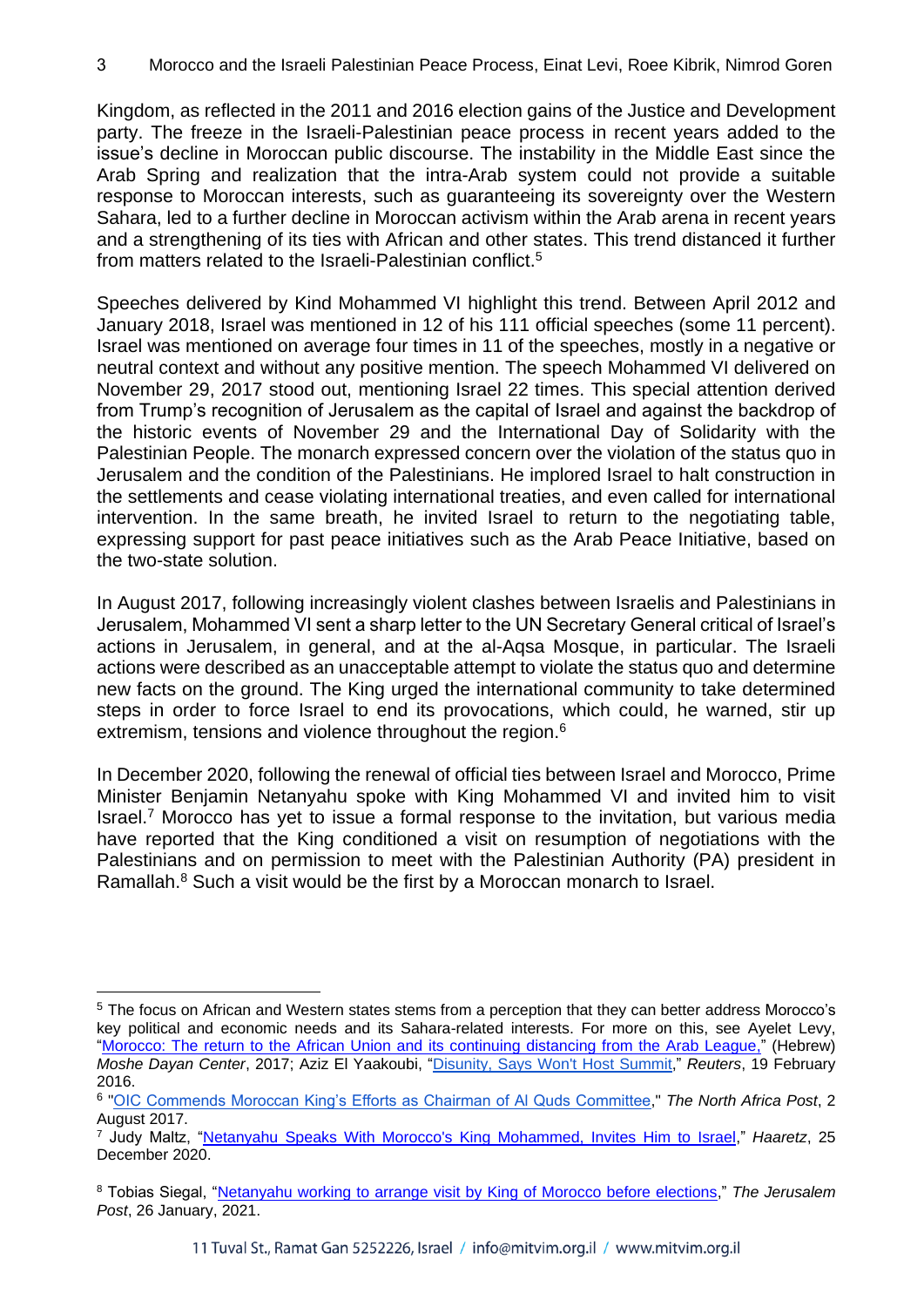## **C. The Comparative Aspect: Moroccan Involvement in Regional Conflicts in the Arab World and Africa**

Moroccan involvement in mediation efforts to resolve various conflicts in the Arab world and Africa has expanded gradually in recent years, reflecting its foreign policy posture. Its unique features as a meeting point between East and West, moderate Muslim character, relative neutrality and the trust it invokes in the sides have contributed greatly to this orientation. An examination of the nature of Moroccan involvement in conflicts related to Libya, Qatar, Mali and the domestic Palestinian reconciliation process could also shed light on its potential contribution to the Israeli-Palestinian peace process and on the advantages and disadvantage of such involvement.

Morocco, which fears a spread of the Libyan conflict into its territory, has been involved in mediation efforts between the sides. It hosted several rounds of talks between the warring sides. The Libyan political agreement constituting a framework for solution of the conflict was signed in 2015 in the Moroccan city of Sahirath, and the sides met in September 2020 in the town of Buznikath to discuss progress on a ceasefire. Morocco chose to remain uninvolved in the crisis that broke out in 2017 between Qatar, on one side, and Saudi Arabia, the UAE, Bahrain and Egypt, on the other, but offered its neutral mediation services. This policy was dubbed in official Moroccan statements as "constructive neutrality" ( الحياد البناء)<sup>9</sup> and the king held several talks with the various sides in a bid to facilitate understandings among them.<sup>10</sup> Morocco offered to mediate in the bloody conflict that broke out in Mali in 2020.<sup>11</sup> Algeria's active mediation in Mali presumably provided an additional incentive for Morocco to strengthen its involvement in the region in order to erode the influence of its rival, Algeria. Morocco was also involved in Fatah-Hamas reconciliation efforts. In July 2012, Khaled Mashal, one of Hamas leaders and then a member of the Palestinian National Council, welcomed Morocco's mediation in reconciliation efforts between the two Palestinian movements.<sup>12</sup>

These examples reflect Morocco's attempts to position itself as a responsible, neutral party, seeking to advance regional stability. This policy not only helps it boost its image on the world stage, it also helps it nurture a moderate and stable society at home, based on national values of tolerance and moderation. Its involvement in other regional conflicts could point to Morocco's willingness in principle to take an interest in Israeli-Palestinian peacemaking should such an occasion arise.

### **D. The Political-Public Aspect: Attitudes Toward Moroccan Involvement in Advancing Israeli-Palestinian Peace**

Morocco's ability to play a significant role in the Israeli-Palestinian peace process depends on the Israeli, Palestinian and Moroccan public and political reality. This is best illustrated by the reactions of decision makers and public opinion to the renewal of relations between Morocco and Israel.

<sup>9</sup> ["Morocco offers to mediate Qatar-GCC crisis,](https://www.aljazeera.com/news/2017/6/11/morocco-offers-to-mediate-qatar-gcc-crisis)" *Al-Jazeera*, 11 June 2017.

<sup>&</sup>lt;sup>10</sup> Interview with Moroccan foreign policy expert (who asked not to named), 10 March 2021.

<sup>&</sup>lt;sup>11</sup> "Ultimate Goal of Moroccan Mediation is None Other Than Stability of Mali and Peace in the Region [\(Ambassador\),](https://www.mapnews.ma/en/actualites/politics/ultimate-goal-moroccan-mediation-none-other-stability-mali-and-peace-region)" *MAP Agence Marocaine de Presse*, 4 October 2020.

<sup>12</sup> ["Fatah, Hamas welcome Moroccan mediation in reconciliation,](https://www.almaghribtoday.net/en/314/fatah-hamas-welcome-moroccan-mediation-in-reconciliation)" *Morocco Today*, 15 July 2012; Moath al-Amoudi,["Morocco wants to help resolve Palestinians' problems,](https://www.al-monitor.com/pulse/originals/2018/05/morocco-support-palestinian-factions-hamas-fatah.html)" *Al-Monitor*, 25 January 2018.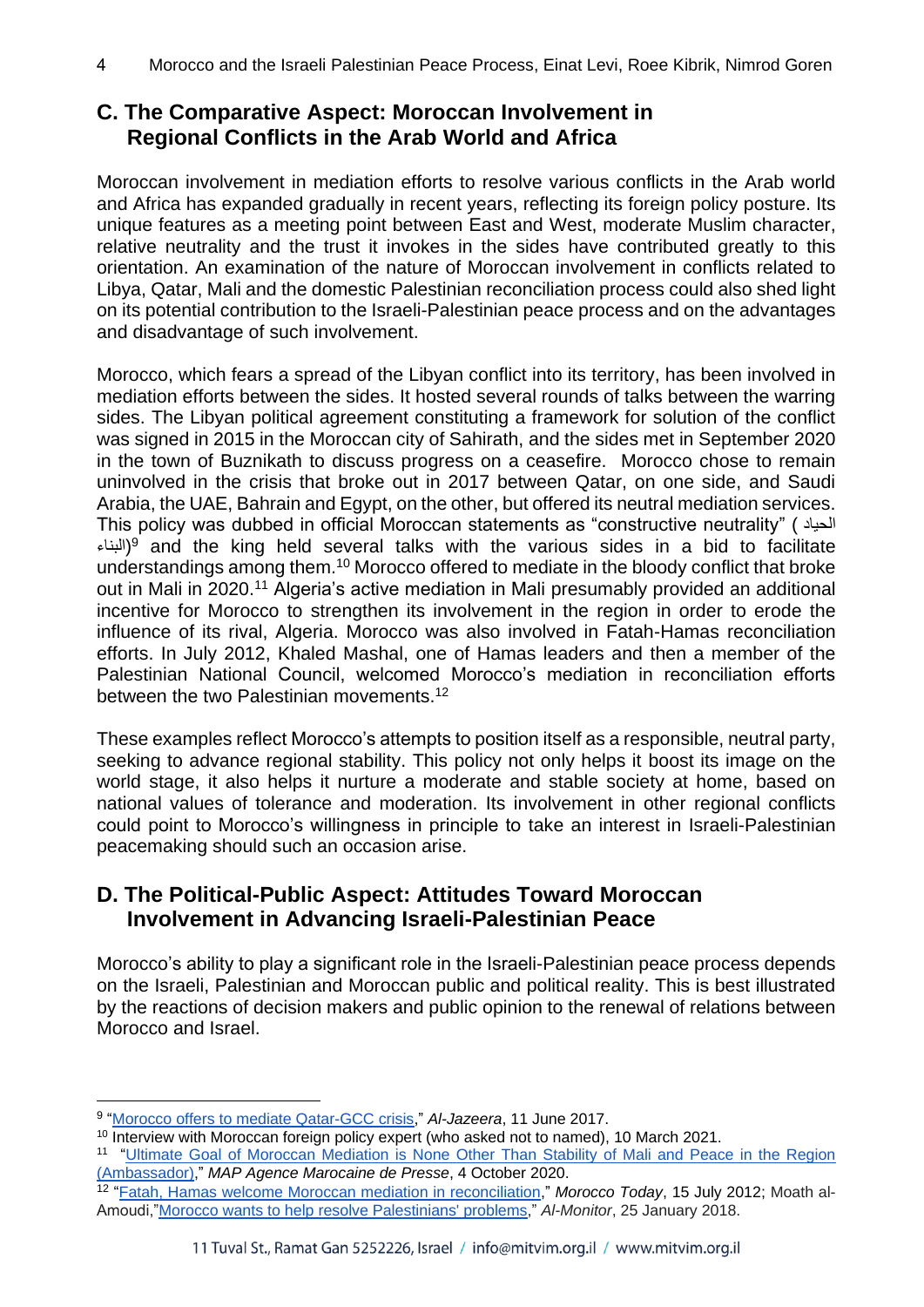#### 5 Morocco and the Israeli Palestinian Peace Process, Einat Levi, Roee Kibrik, Nimrod Goren

#### *Israeli perceptions of ties with Morocco*

The resumption of official relations with Israel was greeted in Israel with excitement, prompted as it was by this rare meeting of political and diplomatic interests with aspects of cultural and personal identity. This was reflected in remarks by Israeli National Security Advisor Meir Ben-Shabbat after the 22 December 2020 signing of the agreement in Rabat.<sup>13</sup> For many Israelis, Morocco is not simply "another country" in the Middle East. It has been the object of Israeli society's nostalgic yearnings. The two countries maintain widespread civilian ties based on shared Moroccan values, identity and culture. Some one million Israelis trace their roots to Morocco and preserve their Moroccan identity alongside their Israeli one. Morocco recognizes this group as its second largest diaspora (after France).<sup>14</sup>

Israelis of Moroccan origin could support Moroccan involvement in the Israeli-Palestinian issue, although many tend to vote for right-wing parties that oppose the two-state solution. Moroccan involvement could also manifest itself in exerting pressure on Israel, which would not be as well received, in light of measures that could embarrass Moroccan authorities, such as construction in the settlements, escalation of violence with the Palestinians and a violation of the status quo in Jerusalem.

#### *Palestinian perceptions of ties with Morocco*

Morocco's renewal of ties with Israel generated a measured response by the PA, certainly compared to its harsh criticism of Israel's Avraham Accords with the UAE and Bahrain. Personal calls by the Moroccan monarch to Palestinian President Mahmoud Abbas may have softened its stand. Its attitude could also be attributed to the Moroccan emphasis on the fact that it was not forging new ties with Israel as part of the Abraham Accords but merely resuming previous relations, as well as to the PA's reluctance to damage its ties with Morocco.<sup>15</sup> However, the renewed ties might have damaged to a certain extent Morocco's neutral image in the eyes of the Palestinians. Hala Khalil Salem, director of the Al-Quds Center for Political Studies, said in an interview that Moroccan diplomacy will not have an easy time restoring its position as a mediator in the conflict. "Morocco lacks the power, influence and tools required to go back to mediating between Palestinians and Israelis. Morocco lacks influence on the Israeli government or the Knesset parties and there is no Moroccan Jewish lobby in Israel that could play this role," she said.<sup>16</sup>

Discussing the same issue, Dr. Ali Abu Al-Awar, a Palestinian conflict expert and director of the PA's Israeli media department, actually believes Moroccan involvement could have a positive influence on Israel and Israeli public opinion. "To the extent that Morocco mediates in the Israeli-Palestinian conflict, the Moroccan Jews in Israel would exert political

<sup>13</sup> Judah Ari Gross, ["Israel, Morocco ink deals, agree to reopen mutual liaison offices within weeks,"](https://www.timesofisrael.com/israel-morocco-ink-deals-agree-to-reopen-mutual-liaison-offices-within-weeks/) *Times of Israel*, 22 December, 2020.

<sup>&</sup>lt;sup>14</sup> According to an official 2016 report by the Moroccan Ministry of Moroccans Residing Abroad.

<sup>15</sup> Daoud Kuttab, ["Why Palestinians found Moroccan normalization easier to take,](https://www.al-monitor.com/originals/2020/12/uae-normalization-morocco-palestine-israel.html#ixzz6rdEPaw2N)" *Al-Monitor*, 21 December 2020; Interview with Al-Quds Policy Studies Center Director Hala Salem, 2 March 2021. The Palestinians also appear to have adopted a more cautious strategy in order to balance their ties with the various influential elements in the Middle East, such as strengthening ties with Russia and Syria. Some Palestinians view Russia as better suited to mediate in the conflict due to its relative distance from the arena and ability to exert pressure on Israel. For more on this aspect, see, ["Palestinian Authority Seeks to Warm Relations with Syria](https://sputniknews.com/middleeast/202102271082206366-palestinian-authority-seeks-to-warm-relations-with-syria-and-russia-in-new-middle-east-official/)  [and Russia in 'New Middle East'](https://sputniknews.com/middleeast/202102271082206366-palestinian-authority-seeks-to-warm-relations-with-syria-and-russia-in-new-middle-east-official/) - Official," *Sputnik International*, 27 February 2021.

 $16$  Interview with Hala Salem, director of the Al-Quds Center for Political Studies, 2 March 2021.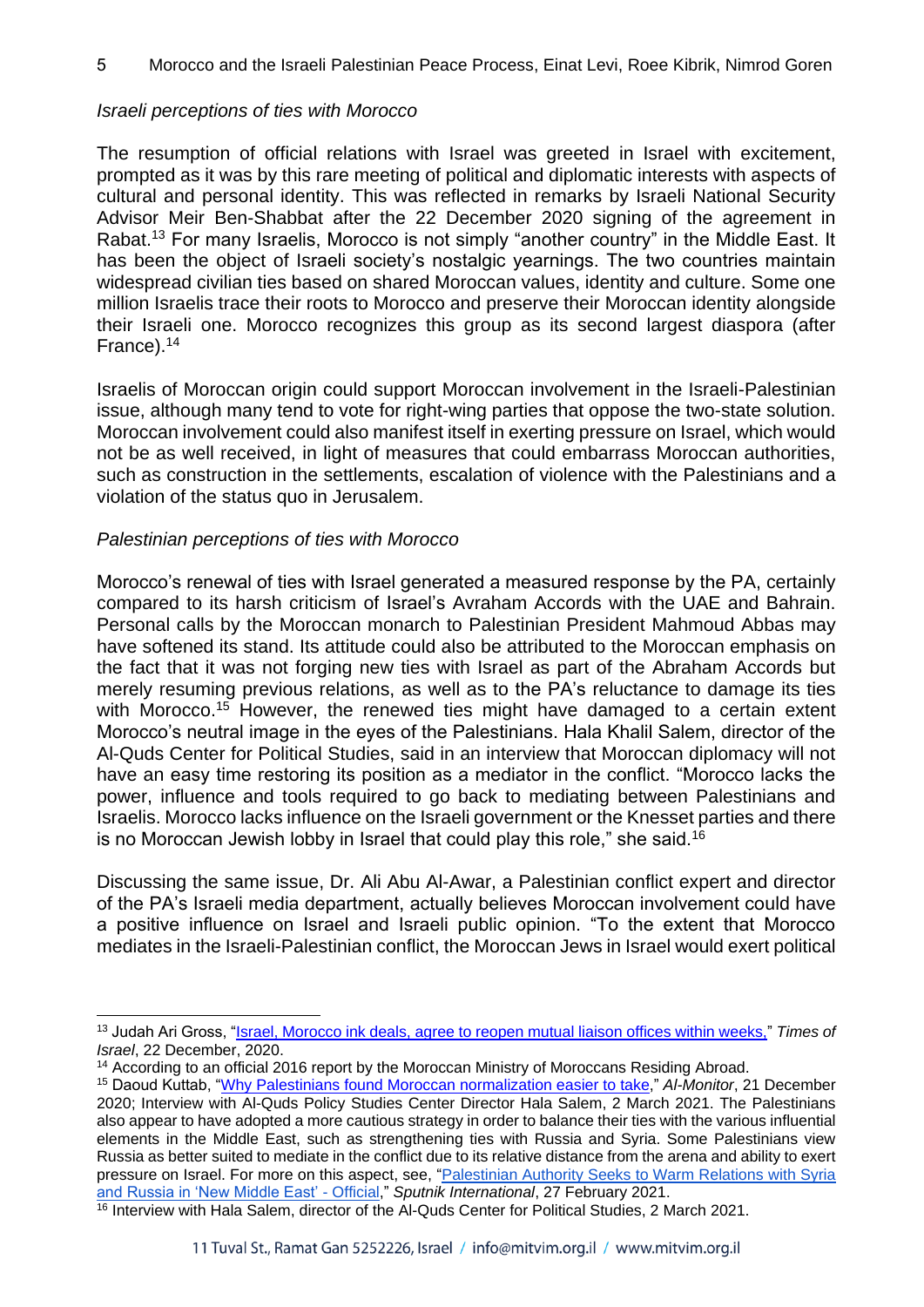pressure on the Israeli government and the Knesset for them to support the Moroccan King's efforts to advance peace between the sides," he said.<sup>17</sup>

#### *Prevailing views in Morocco on the Palestinian question*

Moroccan public activity regarding the Palestinian issue has increased significantly in recent years. In a May 2018 interview with Al-Monitor, Yahya Alem, a political researcher at the University of al-Qarawiyyin in Fez, explained that "There is unlimited Moroccan support for the Palestinian cause on the popular level, as well as on the level of civil initiatives that focus on confronting the figures and institutions that are pro-normalization with Israel." This is manifested in the invitation of Palestinians to diplomatic events in Morocco, the establishment of a Moroccan culture center in East Jerusalem, academic events, displays of support for the Palestinian struggle, and more.<sup>18</sup> The most emphatic opposition to Moroccan ties with Israel is expressed by the various boycott movements that came into being in 1968 with the establishment of the Moroccan Organization for Support of the Palestinian Struggle, which is active to this day. Additional movements were formed over the years, such as the Moroccan Observatory against Normalization established in January 2013 and considered the main organization leading the opposition to normalization with Israel. These groups raise funds, organize conferences and seminars to raise awareness of the Palestinian struggle, undertake lobbying activities in the Moroccan Parliament and abroad, hold widespread demonstrations of support for the Palestinian struggle and protests and boycotts of cooperation with Israel.<sup>19</sup>

Reactions in Morocco to the official renewal of relation with Israel are complex. Some were highly positive, but they stemmed primarily from the other achievement made possible by the normalization with Israel - US recognition of Moroccan sovereignty over the Western Sahara.<sup>20</sup> Along with displays of support, significant opposition was voiced. On the diplomatic level, members of the Justice and Development party led by Prime Minister Saad-Eddine El Othmani came in for heated criticism and even accusations of treason.<sup>21</sup> This might explain part of the wave of resignations that hit the party. Renewal of ties with Israel gave rise to cutting questions in the Moroccan political arena, which is preparing for elections in late 2021.<sup>22</sup> In the non-political arena, reaction was also mixed. On the one hand, the agreement prompted a significant awakening that included establishment of organizations dedicated to strengthening ties with Israel and expanding the activities of others,<sup>23</sup> but there was no shortage of protest and opposition.

<sup>&</sup>lt;sup>17</sup> Interview with Ali Abu Al-Awar, a Palestinian conflict expert and director of the PA's Israeli media department, 1 March 2021.

<sup>18</sup> Moath al-Amoudi, ["Morocco wants to help resolve Palestinians' problems,](https://www.al-monitor.com/pulse/originals/2018/05/morocco-support-palestinian-factions-hamas-fatah.html)" *Al-Monitor*, 25 May 2018.

<sup>19</sup> Additional boycott movements established over the years include the "National Working Group for Palestine in Morocco", founded in 1998 against the backdrop of the Oslo process, BDS Maroc founded in 2005. For more, see Einat Levi, ["Israel and Morocco: Cooperation rooted in heritage,](https://mitvim.org.il/wp-content/uploads/Einat_Levi_-_Israel_and_Morocco_-_Cooperation_Rooted_in_Heritage_-_September_2018.pdf)" *Mitvim Institute*, September 2018. <sup>20</sup> Newspaper headlines and radio reports highlighted the recognition of sovereignty whereas the renewal of ties with Israel was buried deep in most news reports.

<sup>21</sup> ["Morocco PM Rejects 'Betrayal' Accusations after Signing Normalization Deal with Israel,](https://english.aawsat.com/home/article/2761686/morocco-pm-rejects-%E2%80%98betrayal%E2%80%99-accusations-after-signing-normalization-deal)" *Asharq Al-Awsat*, 24 January 2021.

<sup>22</sup> [Driss El Azami Idrissi Demissionne de la presidence du Conseil national du PJD,](https://ledesk.ma/encontinu/driss-el-azami-idrissi-demissionne-de-la-presidence-du-conseil-national-du-pjd/)" *Le Desk*, 26 February 2021; Neighboring Algeria also expressed harsh criticism of the move, and a public storm erupted after an Algerian satire mocked the Moroccan King over the renewal of ties with Israel.

 $23$ This refers to civil society organizations that advance Israel-Morocco ties, an issue previously considered sensitive and thus even outlawed, de facto. For example, a Mimouna organization formed in 2007 by Muslim students signed a memorandum of understanding with the US administration in January 2021 on confronting displays of anti-Semitism, Islamophobia and delegitimization of Israel.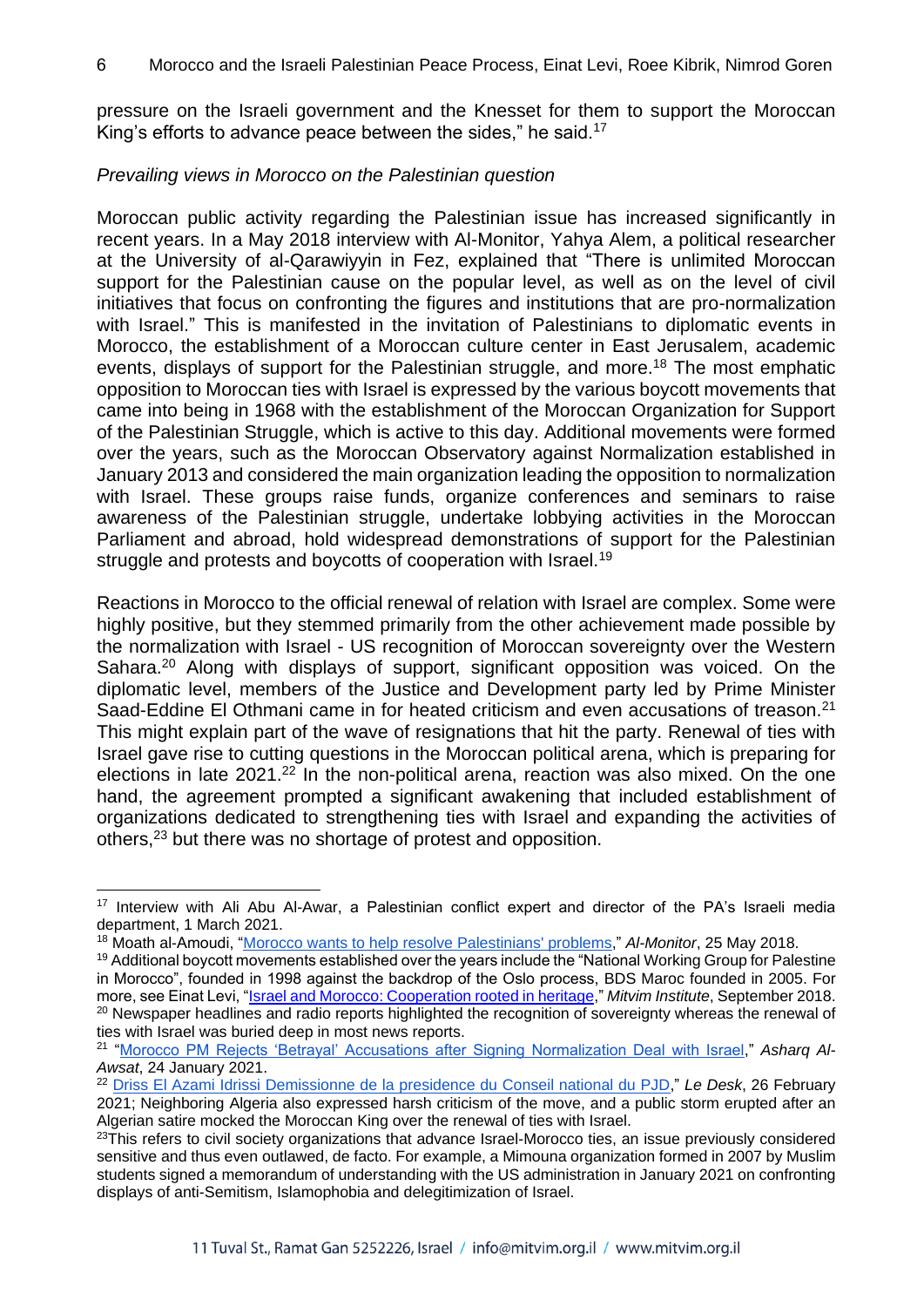The unanswered question is how Moroccan involvement in resolving the Israeli-Palestinian conflict, should it develop, influence the public sphere in Morocco. Will the Moroccan public, including various political elements, welcome such a move and view it beneficial for the Palestinians in bringing about resolution of the conflict – or could such a move be perceived as legitimizing Israel and its policies and an additional blow to the Palestinian interest. The answer to this question does not depend on Morocco alone, but also on the Israeli and Palestinian sides, on the involvement of other international actors and on political and social developments. All of these factors cannot be foreseen at this stage but this uncertainty would undoubtedly influence Morocco's considerations in deciding whether it wants to embark on this adventure, and if so, how.

## **E. How Could Morocco Contribute to Advancing Israeli-Palestinian Peace?**

Morocco has not been and will not be the main engine to set in motion the Israeli-Palestinian peace process, nor a key mediator. There are other more powerful international actors with greater resources and more effective leverage that could play a more significant role under certain circumstances in prompting or accompanying the peace process. However, Morocco's politics, geography and identity provide it with an opportunity to assist and support in a wide variety of issues and arenas connected with advancing peace.

Morocco strives to position itself as a neutral state contributing to regional stability. The positive attitude and relative trust it engenders among both Palestinians and Israelis, as well as its historic experience, provide Morocco with an opportunity to assist in mediating between the sides. True, it cannot provide financial or security guarantees for either side, but it could definitely serve as a neutral and convenient meeting venue and as a gobetween in conveying messages between the sides.

One of the core issues of the Israeli-Palestinian conflict, which contributed greatly to the failure of past negotiations, are the clashing claims to Jerusalem and its holy sites. The sides tried, and failed, to find creative solutions for the Temple Mount/Haram al-Sharif compound. The Jerusalem issue is broader than the national conflict between Israel and the Palestinians, and involves many actors. Among these are believers in the three monotheistic faiths, Jordan whose Hashemite rulers are the custodians of the Jerusalem sites holy to Islam, Saudi Arabia that is seeking a prestigious foothold in Jerusalem, as well as Turkey, the Catholic and Orthodox churches, and Morocco, of course which, as mentioned, holds a formal role on Jerusalem on the part of the Organization of Islamic Cooperation (OIC). Any creative solution reached by the sides on Jerusalem would require as broad a legitimization as possible from as many of the actors involved as possible. Morocco has important symbolic standing in this arena and could take the opportunity to legitimize whatever creative solution on which the sides agree. Further on the matter of core issues, the international community sees similarities between the Israeli-Palestinian conflict and Morocco's claim to sovereignty over Western Sahara, at least concerning international law regarding occupation and sovereignty claims. Morocco is doing all it can, and is likely to continue doing so, to prevent comparison between the two cases, but there is room for study and comparison regarding international attitudes to both these cases.

Morocco's geopolitical location between East and West and Africa and Europe provides it with an additional resource and also creates opportunities to contribute to the peace process. Morocco is a member of African regional organizations and could mobilize the support of African states for the peace process. Morocco is also part of the Mediterranean